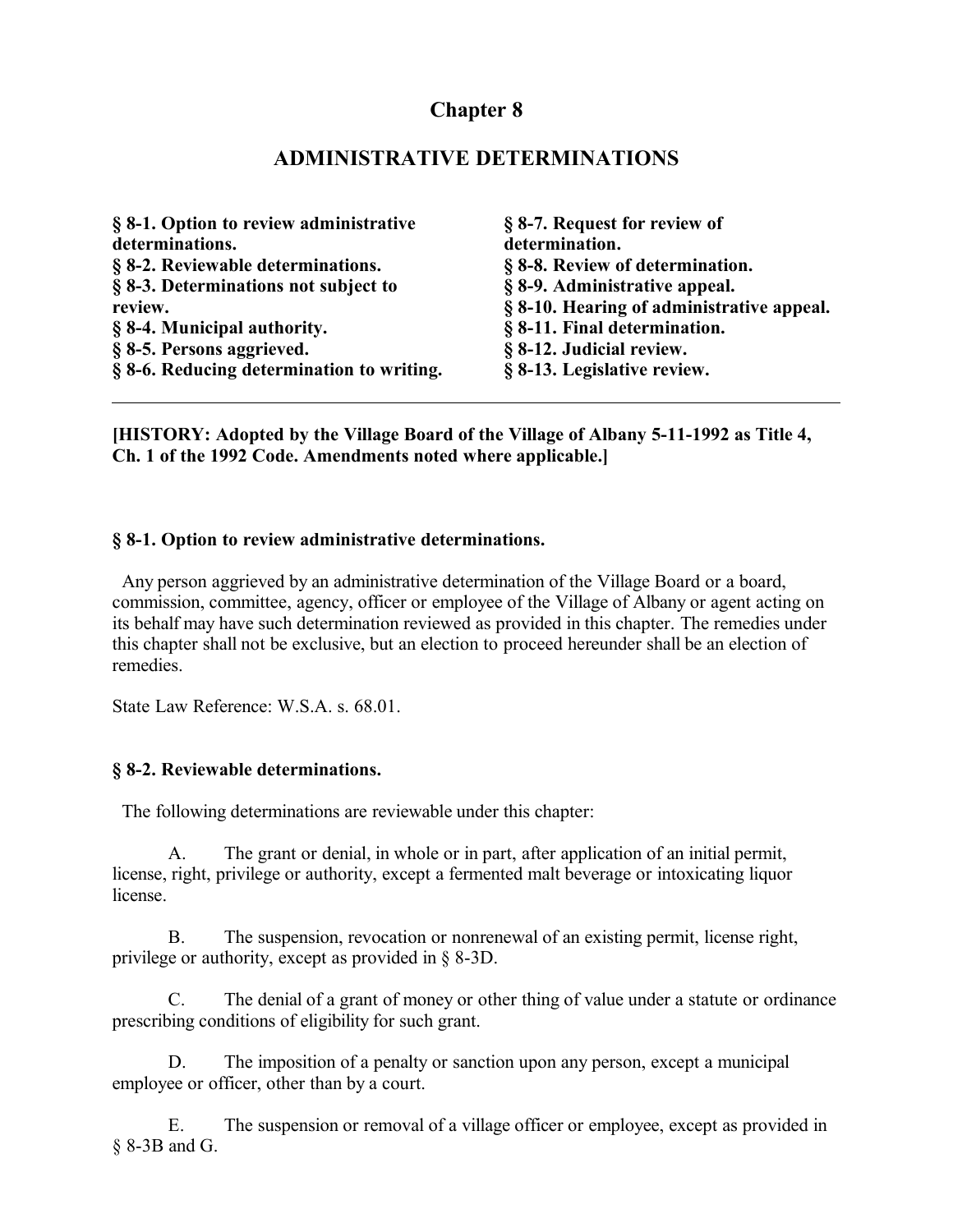State Law Reference: W.S.A. s. 68.02.

## **§ 8-3. Determinations not subject to review.**

The following determinations are not reviewable under this chapter:

A. A legislative enactment. (A legislative enactment is an ordinance, resolution or adopted motion of the Village Board.)

B. Any action subject to administrative or judicial review procedures under state statutes or other provisions of this Code.

C. The denial of a tort or contract claim for money required to be filed with the village under W.S.A. s. 62.25.

D. The grant, denial, suspension or revocation of a fermented malt beverage license or intoxicating liquor license under W.S.A. ch. 125.

E. Judgments and orders of a court.

F. Determinations made during municipal labor negotiations.

G. Determinations subject to grievance, arbitration or other procedures provided in collective bargaining agreements.

State Law Reference: W.S.A. s. 68.03.

## **§ 8-4. Municipal authority.**

" Municipal authority" includes the Village Board, commission, committee, agency, officer, employee or agent of the village making a determination under  $\S$  8-1, and every person, committee or agency of the village to make an independent review appointed under § 8-8B.

State Law Reference: W.S.A. s. 68.05.

## **§ 8-5. Persons aggrieved.**

 A "person aggrieved" includes any individual, partnership, corporation, association or public or private organization or officer, department, board, commission or agency of the village whose rights, duties or privileges are adversely affected by a determination of a municipal authority. No department, board, commission, agency, officer or employee of the village who is aggrieved may initiate review under this chapter of a determination of any other department, board, commission, agency, officer or employee of the village, but may respond or intervene in a review proceeding under this chapter initiated by another.

State Law Reference: W.S.A. ss. 68.0l and 68.06.

## **§ 8-6. Reducing determination to writing.**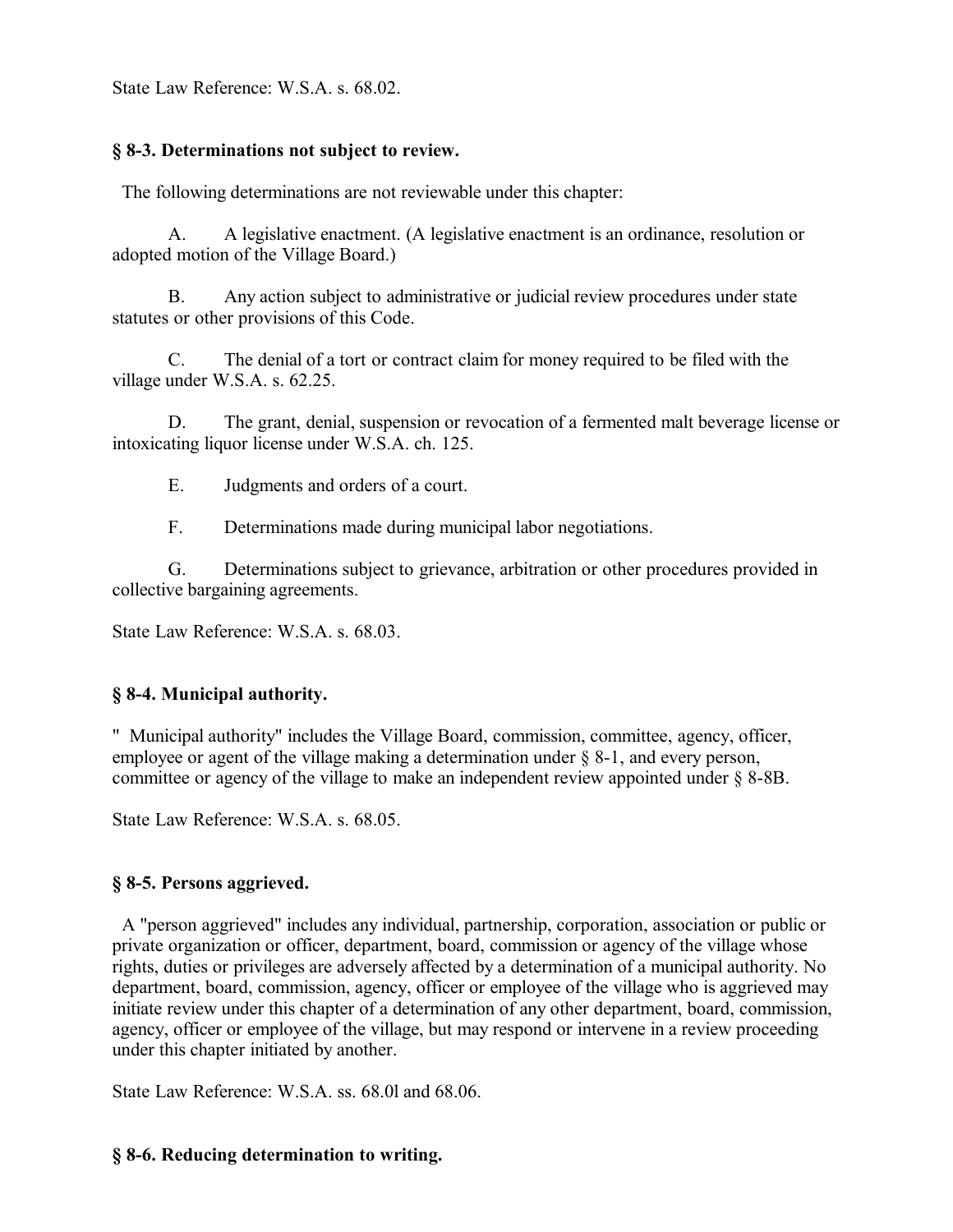If a determination subject to this chapter is made orally or, if in writing, does not state the reasons therefor, the municipal authority making such determination shall, upon written request of any person aggrieved by such determination made within 10 days of notice of such determination, reduce the determination and the reasons therefor to writing and mail or deliver such determination and reasons to the person making the request. The determination shall be dated and shall advise such person of his right to have such determination reviewed, that such review may be obtained within 30 days and the officer or person to whom a request for review shall be addressed.

State Law Reference: W.S.A. s. 68.07.

#### **§ 8-7. Request for review of determination.**

 Any person allegedly aggrieved may have a written or oral determination reviewed by written request mailed or delivered to the municipal authority which made such determination within 30 days of notice to such person of such determination. The request for review shall state the grounds upon which the person allegedly aggrieved contends that the determination should be modified or reversed. A request for review shall be made to the officer, employee, agent, agency, committee, board, commission or body who made the determination, but failure to make such request to the proper party shall not preclude the person aggrieved from review unless such failure has caused prejudice to the municipal authority.

State Law Reference: W.S.A. s. 68.08.

## **§ 8-8. Review of determination.**

A. Initial determination. If a request for review is made under § 8-7, the determination to be reviewed shall be termed an "initial determination."

B. Who shall make review. A review under this section may be made by the officer, employee, agent, agency, committee, board, commission or body who made the initial determination. However, an independent review of such determination by another person, committee or agency of the village, appointed by the Village President without confirmation, shall be provided if practicable.

C. When to make review. The municipal authority shall review the initial determination within 15 days of receipt of a request for review. The time for review may be extended by agreement with the person allegedly aggrieved.

D. Right to present evidence and argument. The person aggrieved may file with his request for review, or within the time agreed with the municipal authority, written evidence and argument in support of his position with respect to the initial determination.

E. Decisions on review. The municipal authority may affirm, reverse or modify the initial determination and shall mail or deliver to the person aggrieved a copy of the municipal authority's decision on review, which shall state the reasons for such decision. The decision shall advise the person aggrieved of his right to appeal the decision, that appeal may be taken within 30 days and the office or person with whom notice of appeal shall be filed.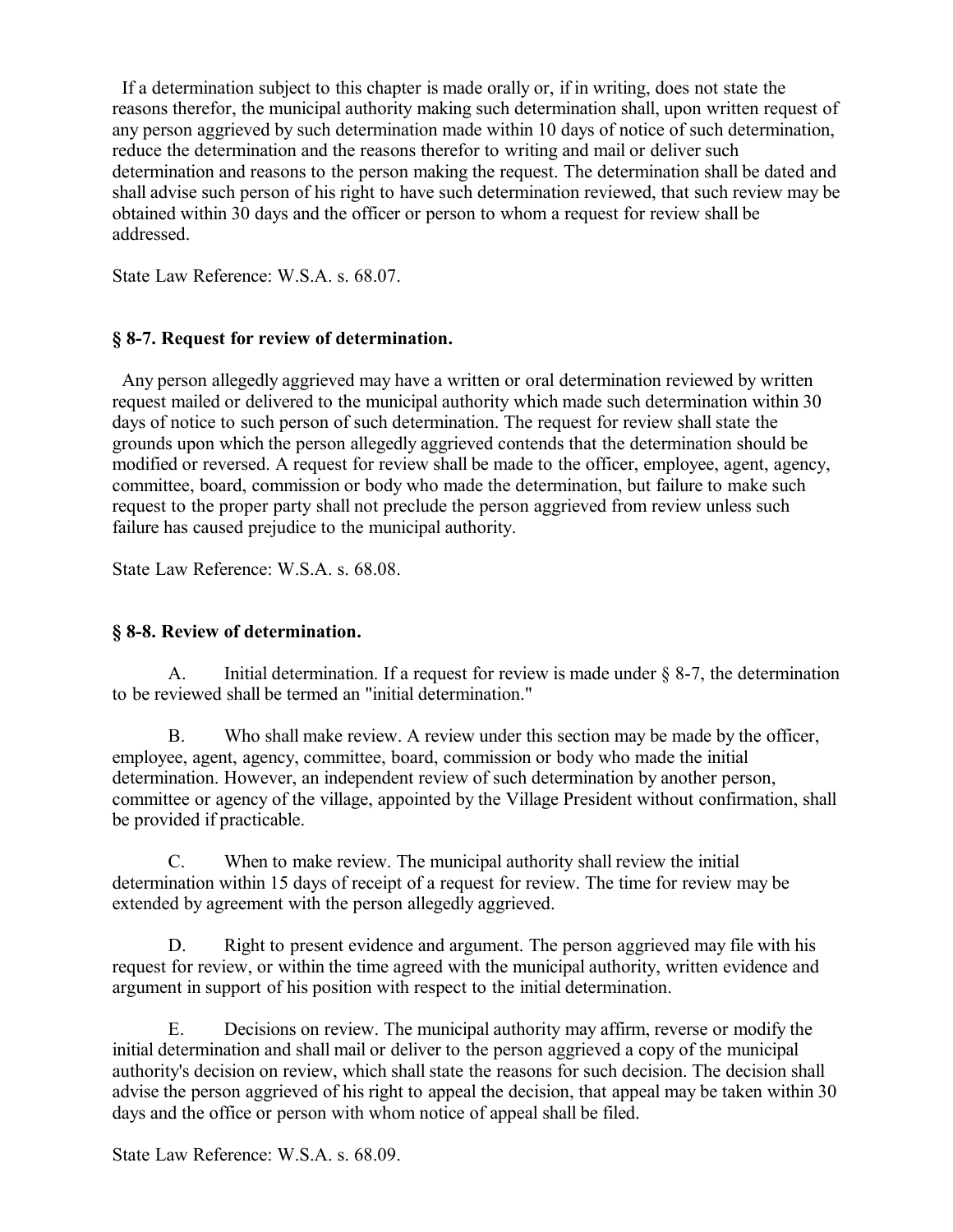## **§ 8-9. Administrative appeal.**

A. From initial determination or decision on review.

(1) If the person aggrieved had a hearing substantially in compliance with  $\S$  8-10 when the initial determination was made, he may elect to follow §§ 8-6 through 8-8, but is not entitled to a further hearing under § 8-10 unless granted by the municipal authority. He may, however, seek judicial review under § 8-12.

(2) If the person aggrieved did not have a hearing substantially in compliance with § 8-10 when the initial determination was made, he shall follow § § 8-6 through 8-8 and may appeal under this section from the decision made under § 8-8.

B. Time with which appeal may be taken. Appeal from a decision on review under § 8-8 may be taken within 30 days of notice of such decision.

C. How appeal may be taken. An appeal under this section may be taken by filing with or mailing to the office or person designated in the municipal authority's decision on review written notice of appeal.

State Law Reference: W.S.A. s. 68.10.

## **§ 8-10. Hearing of administrative appeal.**

A. Time of hearing. The village shall provide the appellant a hearing on an appeal under § 8-9 within 15 days of receipt of the notice of appeal and shall serve the appellant with notice of such hearing by mail or personal service at least 10 days before such hearing. The office or person with whom a notice of appeal is filed shall immediately notify the Village Attorney, who shall forthwith advise the Village President of such appeal.

B. Conduct of hearing. At the hearing the appellant and the municipal authority may be represented by counsel and may present evidence and call and examine witnesses and crossexamine witnesses of the other party. Such witnesses shall be sworn by the person conducting the hearing. The Village President shall appoint, without confirmation, an impartial decisionmaker, who may be an officer, committee, board or commission of the village or the Village Board who did not participate in making or reviewing the initial determination, who shall make the decision on administrative appeal. The decisionmaker may issue subpoenas. The hearing may, however, be conducted by an impartial person, committee, board or commission designated by the Village President to conduct the hearing and report to the decisionmaker.

C. Record of hearing. The person conducting the hearing or a person employed for that purpose shall take notes of the testimony and shall mark and preserve all exhibits. The person conducting the hearing may, and upon request of the appellant shall, cause the proceedings to be taken by a stenographer or by a recording device, the expense thereof to be paid by the village.

D. Hearing on initial determination. Where substantial existing rights are affected by an initial determination, the municipal authority making such determination shall, when practicable, give any person directly affected an opportunity to be heard in accordance with this section before making such determination.